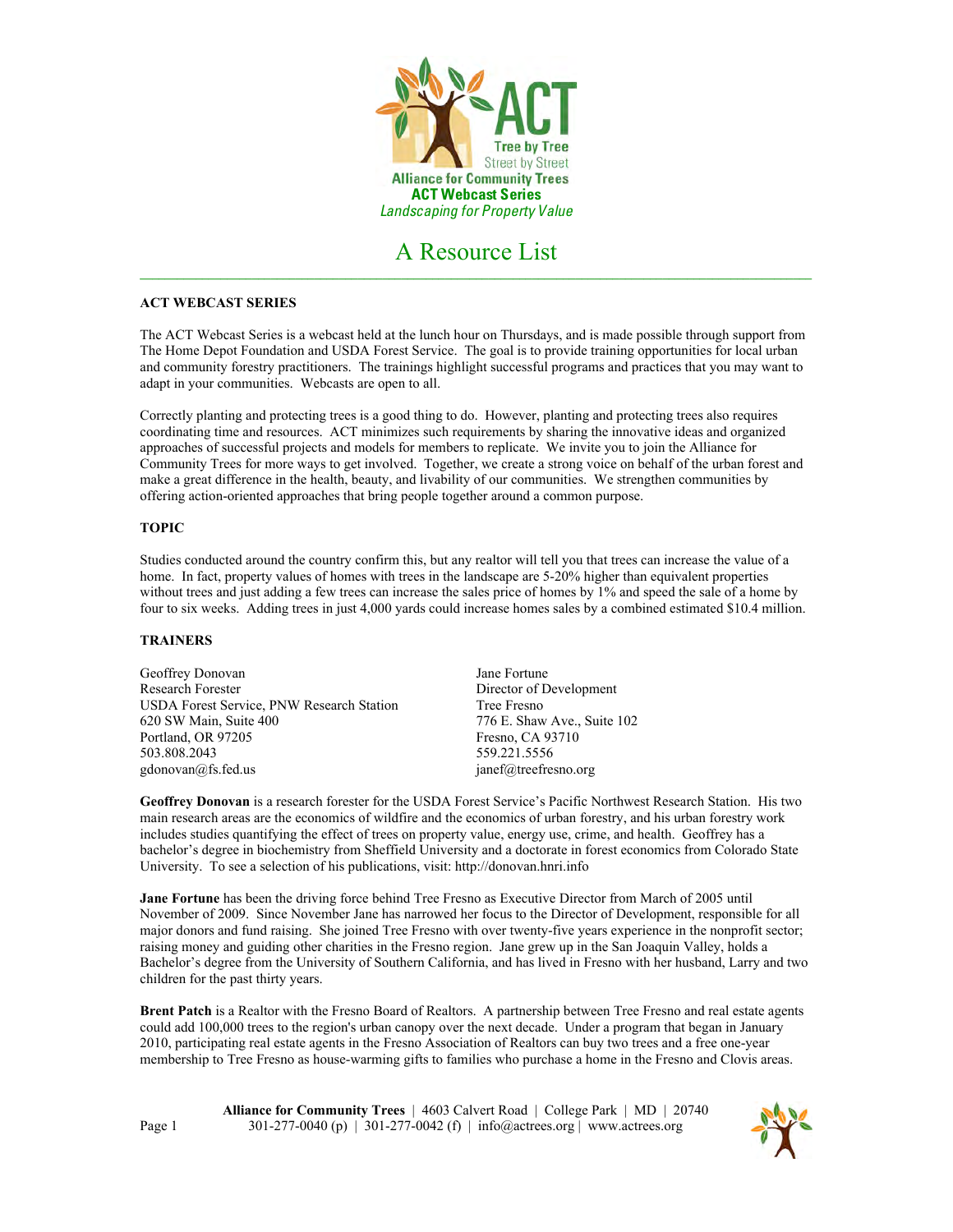

SUCCESS STORIES

# **REAL Green (Fresno, CA)**

### **Tree Fresno and Fresno Association of Realtors**

A partnership between Tree Fresno and real estate agents could add 100,000 trees to the region's urban canopy over the next decade. Known as REAL Green, this program, begun in January 2010, offers real estate agents in the Fresno Association of Realtors the opportunity to give new trees as a housewarming gift to families who purchase a home in the Fresno and Clovis areas. A participating realtor pays \$100 to Tree Fresno at the close of escrow, and in return the realtor's client receives two fruit or shade trees of their choice from Tree Fresno. Tree Fresno also provides a specialist to help the client choose the right tree and right location, tree delivery by a local nursery, a tree planting and care kit, and a one-year Tree Fresno membership.

The stated mission of REAL Green is to enhance life and investment for home buyers or commercial businesses with shade or fruit trees. But what's really at the heart of REAL Green is the goal of making a difference. Through the program, homeowners receive a meaningful gift that lasts, benefiting the homeowner, the neighborhood, and the community. The gift will be a constant reminder to clients of their successful relationships with their realtors. Tree Fresno sees this as a replicable program that could be reproduced in cities across the country. Locally, Tree Fresno hopes to plant 100,000 trees through REAL Green over the next 10 years.

### More information at:

Recorded Presentation: http://actrees.org/site/resources/events/landscaping\_for\_property\_value.php Brochure: http://actrees.org/files/Events/realgreen\_brochure.pdf Tree Selection Guide: http://actrees.org/files/Events/realgreen\_treeguide.pdf Development Proposal: http://actrees.org/files/Events/realgreen\_proposal.pdf

### **Pennsylvania Horticultural Society and Philadelphia Green (Philadelphia, PA)**

Philadelphia Green works hand-in-hand with community-based organizations and the City to transform this vacant land into an asset for the community. By making the land more attractive, communities are better able to retain existing residents and businesses while attracting new ones. Through its Vacant Land Stabilization Program, Philadelphia Green begins stabilization by cleaning and mowing the grounds, laying topsoil, planting seeds, and adorning the area with new trees and fencing. A 2004 study by the Wharton School at the University of Pennsylvania concluded that the adjacency (within 100 feet) to a street tree boosted house prices in Philadelphia by 14%. In the past six years, nearly 7 million square feet of land have undergone this treatment and continue to receive care. The land may eventually be developed or converted to a community garden or park—both major steps toward making a neighborhood more desirable to businesses and prospective homeowners.

More information at: http://www.pennsylvaniahorticulturalsociety.org/phlgreen/vacant-stabilization.html

# **Keep Indianapolis Beautiful (Indianapolis, IN)**

In April 2008 Keep Indianapolis Beautiful, Inc. (KIB) partnered with 32 area tree retailers to launch the "My Tree and Me" campaign, an innovative coupon campaign designed to promote and encourage residential tree planting in Indianapolis. The campaign, which touted trees as "friends," kicked off on Arbor Day and featured a \$20 coupon to be used towards the purchase of a tree at participating tree retailers. Consumers must buy a tree of 1" caliper or larger and must have a Central Indiana address where the tree will be planted. There is no limit to the number of trees homeowners can purchase, but there must be a coupon presented for each tree purchased.

More information at: http://actrees.org/site/news/newsroom/keep\_indianapolis\_beautiful\_partners\_with\_are.php#more

**Alliance for Community Trees** | 4603 Calvert Road | College Park | MD | 20740 301-277-0040 (p) | 301-277-0042 (f) | info@actrees.org | www.actrees.org

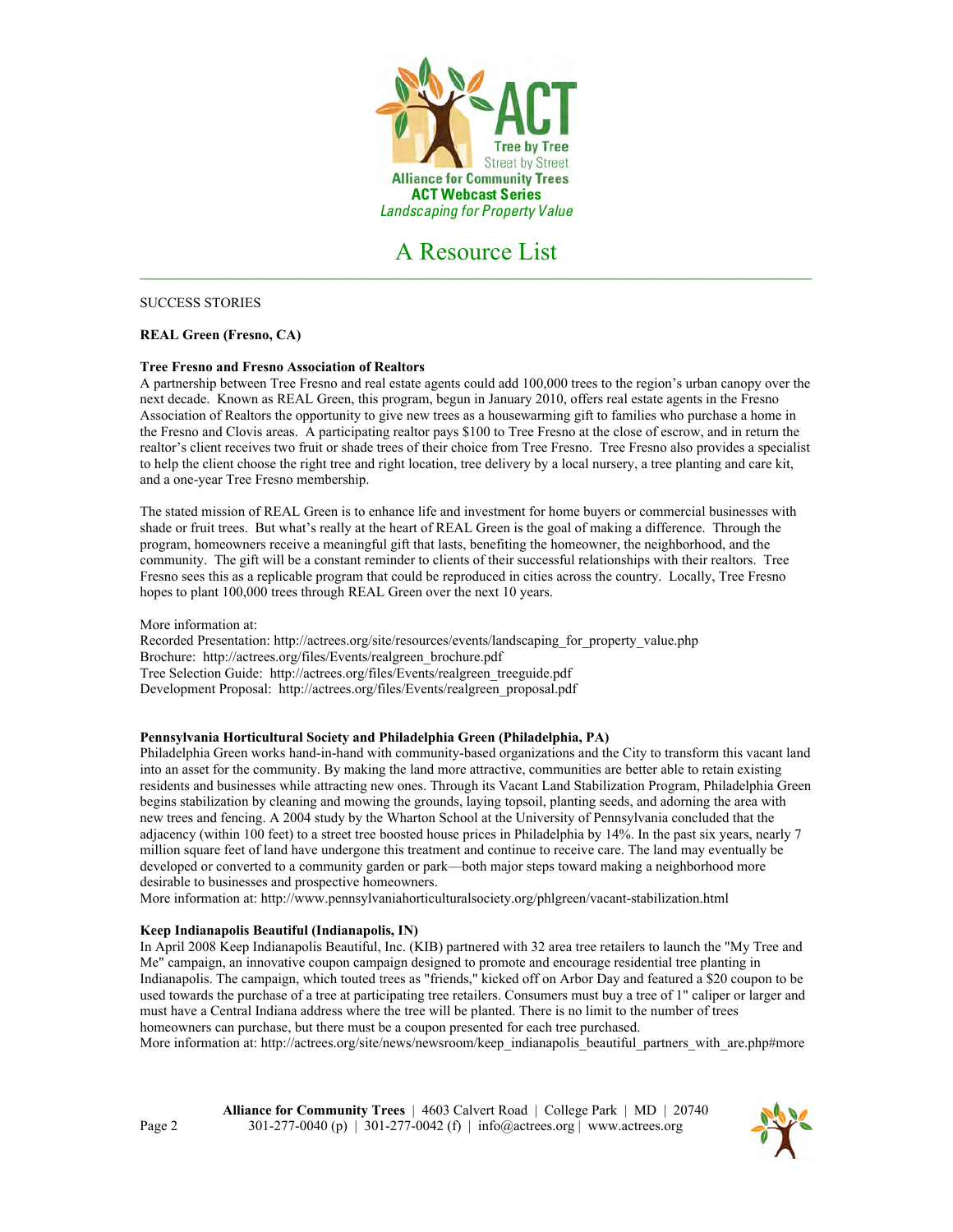

### RESEARCH- RESIDENTIAL TREES

# **Trees in the City: Valuing street trees in Portland, Oregon**

Geoffrey Donovan of the U.S. Forest Service's Pacific Northwest Research Station and David Butry of the National Institute of Standards and Technology, U.S. Department of Commerce, used a hedonic price model to simultaneously estimate the effects of street trees on the sales price and the time-on-market of houses in Portland, Oregon. On average, street trees add \$8,870 to sales price and reduce time-on-market by 1.7 days. In addition, they found that the benefits of street trees spill over to neighboring houses. Because the provision and maintenance of street trees in Portland is the responsibility of adjacent property owners, Donovan and Butry's results suggest that if the provision of trees is left solely to homeowners, then there will be too few street trees from a societal perspective. More information at: http://actrees.org/files/Research/donovan\_butry.pdf

# **Influence of Trees on Residential Property Values in Athens, Georgia**

This survey by L.M. Anderson and H.K. Cordell of the sales of 844 single family residential properties in Athens, Georgia, indicated that landscaping with trees was associated with 3.5%-4.5% increase in sales prices. During the 1978-1980 study period, the average house sold for about \$38,100 and had five trees in its yard. The average sales price increase due to trees was between \$1,475 and \$1,750 and was largely due to trees in the intermediate and large size classes, regardless of species. This increase in property value results in an estimated increase of \$100,000 (in 1978 dollars) in the city's property tax revenues. This paper followed up on an earlier article by the same authors in 1985 to provide further empirical evidence suggesting the approximate value of residential landscaping trees to a community. More information at: http://actrees.org/files/Research/anderson\_cordell.pdf

### **The Effect of Street Trees on Perceived Values of Residential Property**

For this study, Brian Orland, Joanne Vining, and Angela Ebreo identified recently sold suburban residential properties in Champaign-Urbana, Illinois, via a real estate agent's multiple listing service. The residences were photographed from the street, the photos digitized to create computer files and then computer video-simulation techniques used to add three different size-class trees to the images. Public groups evaluated the individual color slide images for their expected property value and perceived attractiveness. Judged property value and attractiveness were highly correlated with the recorded sales price. Tree size was not a main effect with either evaluation. For more expensive properties there was a slight increase in value for the addition of smaller trees, but a decrease associated with large trees. For less expensive properties there was no significant effect of tree presence or size. There were no effects related to subject group demographics. The results suggest the need for more caution in ascribing economic value to suburban street trees and for more research into the processes people use in weighing the risks and benefits of tree plantings. The image-editing method used in this quasi-experiment proved useful in allowing the easy manipulation of the study variable. More information at: http://eab.sagepub.com/cgi/content/abstract/24/3/298

### **The Contribution of Trees to Residential Property Value**

This 1980 study by Dominic J. Morales was conducted to determine whether or not trees contribute to residential property value and the extent of that contribution in the areas observed. To accomplish this, homes in Manchester, CT, were observed with a substantial amount of mature tree cover and homes were observed without tree cover. All possible variables were noted for each house observed including the sale price. Factor and multiple regression analysis was used to determine the effect of the independent variables on the dependent variable which is sales price of the house. The results showed that trees do contribute to property value in the areas observed. By using the equation formulated by the regression analysis, we can predict the value of homes. From the values derived by the regression analysis, it was found that good tree cover added \$2,686 in 1980 dollars (or six percent of the total) to the property value of the homes observed.property without. This study is directed to help narrow some of these discrepancies by developing a methodology which can provide some insight to the problem of tree cover as a contributing factor in residential property value.

More information at: http://actrees.org/site/resources/research/contribution of trees to residential property.php

**Alliance for Community Trees** | 4603 Calvert Road | College Park | MD | 20740 301-277-0040 (p) | 301-277-0042 (f) | info@actrees.org | www.actrees.org

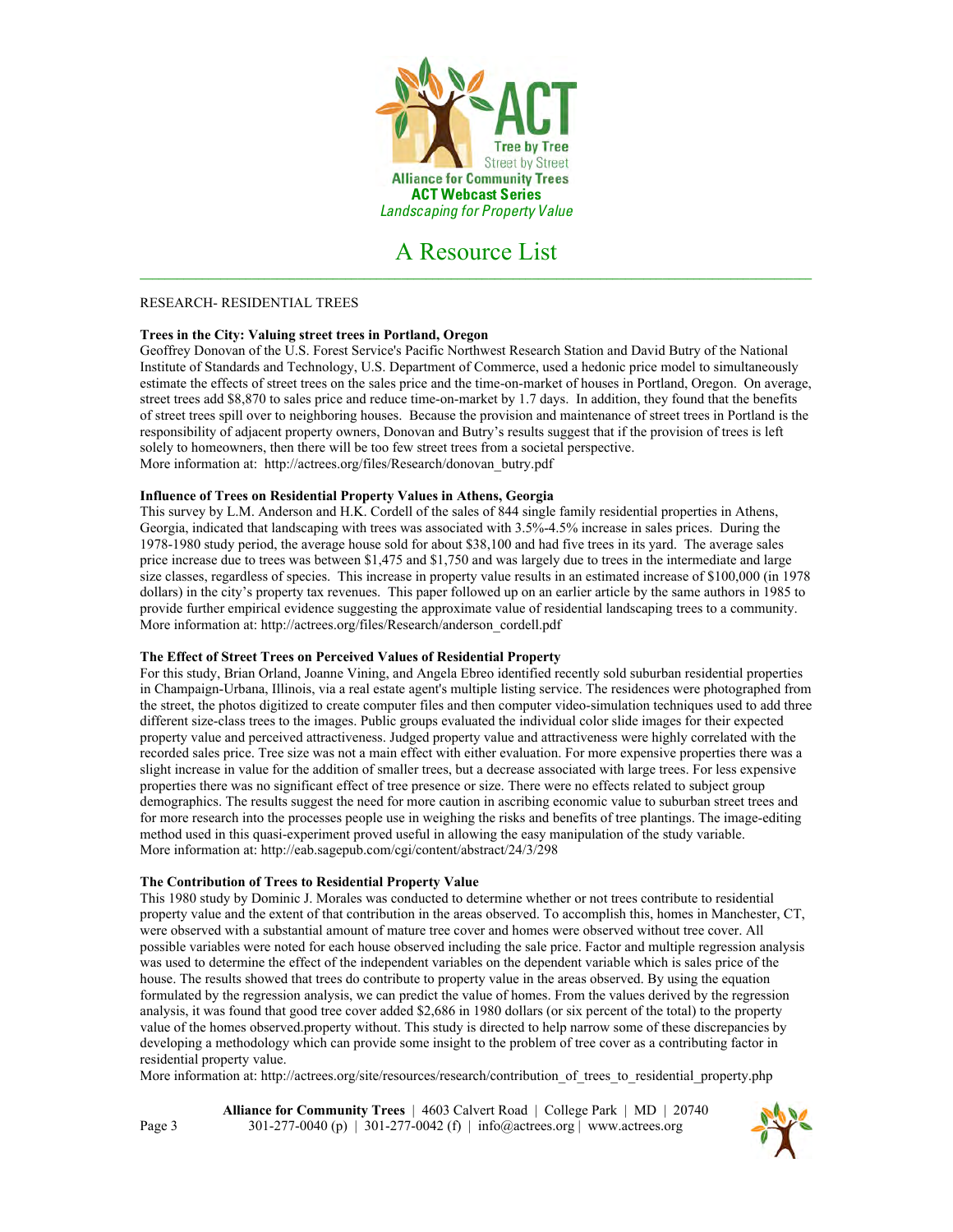

### RESEARCH- RESIDENTIAL TREES (cont.)

### **Mature Trees and Home Values in Quebec**

Assessing the economic valuation of trees is not sufficient to fully understand the choice-setting mechanisms behind the conversion of environmental preferences into residential location choices. New modeling approaches integrating behavior, attitudes, tradeoffs and motivations could certainly improve our understanding of people's valuation of nature. This paper develops such a behavioral model considering a housing market which was firstly analyzed using the hedonic modeling approach. Logistic regression was then used in order to model households' propensity for buying a house on a wooded lot with mature trees. The researchers' purpose is to highlight the potential of combining economic and behavioral modeling to enhance understanding of landscaping in urban regions. Their research integrates various data sets collected in Quebec City from 1993 to 2001: an opinion poll of 640-home buyers; a summary of their transactions (sale prices); in-site surveys of properties to assess vegetation status; socio- economic attributes of families; census data; accessibility to services modeled using GIS; finally, a full description of transacted homes. More information at: http://actrees.org/site/resources/research/the\_impact\_of\_mature\_trees\_on\_house\_values\_an.php

#### **Landscape Quality and the Price of Single Family Houses**

In this study by Mark S. Henry of Clemson University, the contribution of the quality of landscaping to house prices was estimated for a sample of 218 home sales in Greenville, SC, from 1996 to 1997. The estimates were made using regressions of house price on house characteristics, location and landscape quality. The results obtained in this research were similar to an earlier study of Greenville home sales, from 1991 to 1993. For homes with the same square footage and other house characteristics, selling prices were 6% to 7% higher if landscaping quality was judged excellent rather than good. The price premium obtained by upgrading landscaping from average to good was approximately 4% to 5%. More information at: http://actrees.org/site/resources/research/landscape\_quality\_and\_the\_price\_of\_single\_fam.php

#### **The Contributory Value of Trees to Residential Property in the Austin, Texas, Metropolitan Area**

Two methods for predicting the value trees contribute to residential property value in the Austin, Texas metropolitan area were tested with homes ranging from \$30,000 to \$600,000. The results were that trees represented 13% of the actual sales price of homes while the value of trees derived by the predictive modeling method represented 19%. More information at: http://actrees.org/site/resources/research/the\_value\_of\_trees\_to\_residential\_property.php

#### **Valuation of Tree Canopy on Property Values of Six Communities in Cincinnati, Ohio**

The value of the urban forest as a component of the urban environment is significant. The objective of this research by Kelley Dimke was to evaluate the impact trees have on property values of six communities (Bond Hill, Carthage, Clifton, Hyde Park, Kennedy Heights and North Avondale) of varying socio-economic levels in Cincinnati, Ohio. Tax assessor records were obtained from property sales between the years 2000 and 2005. One hundred sites were randomly selected from each of the six communities. Data were collected from each site during the winter as well as the summer months. Dominant genus, caliper of dominant genus, estimate of tree cover, and overall property maintenance were recorded. Using the hedonic method of cost benefit analysis it was determined that each percentage increase in tree cover added \$783.98 to the property value. The average value of tree canopy across the 600 sites is \$20,226 or 10.7% of the sale price of the home. More information at: http://etd.ohiolink.edu/view.cgi?acc\_num=osu1211933613

### **The Market Value of Mature Trees in Single-Family Housing Markets**

How does the existence of mature trees change the market value of single-family homes? This article demonstrates the use of multiple regression analysis to estimate the market value added by the existence of mature trees in a residential real estate market. The market-derived estimate shows that mature trees contributed about 2% of home values in the examined market. Although the magnitude of the reported results may be location specific, the described technique can be applied in other markets.

More information at: http://actrees.org/site/resources/research/the\_market\_value\_of\_mature\_trees\_in\_single-fa.php

**Alliance for Community Trees** | 4603 Calvert Road | College Park | MD | 20740 301-277-0040 (p) | 301-277-0042 (f) | info@actrees.org | www.actrees.org

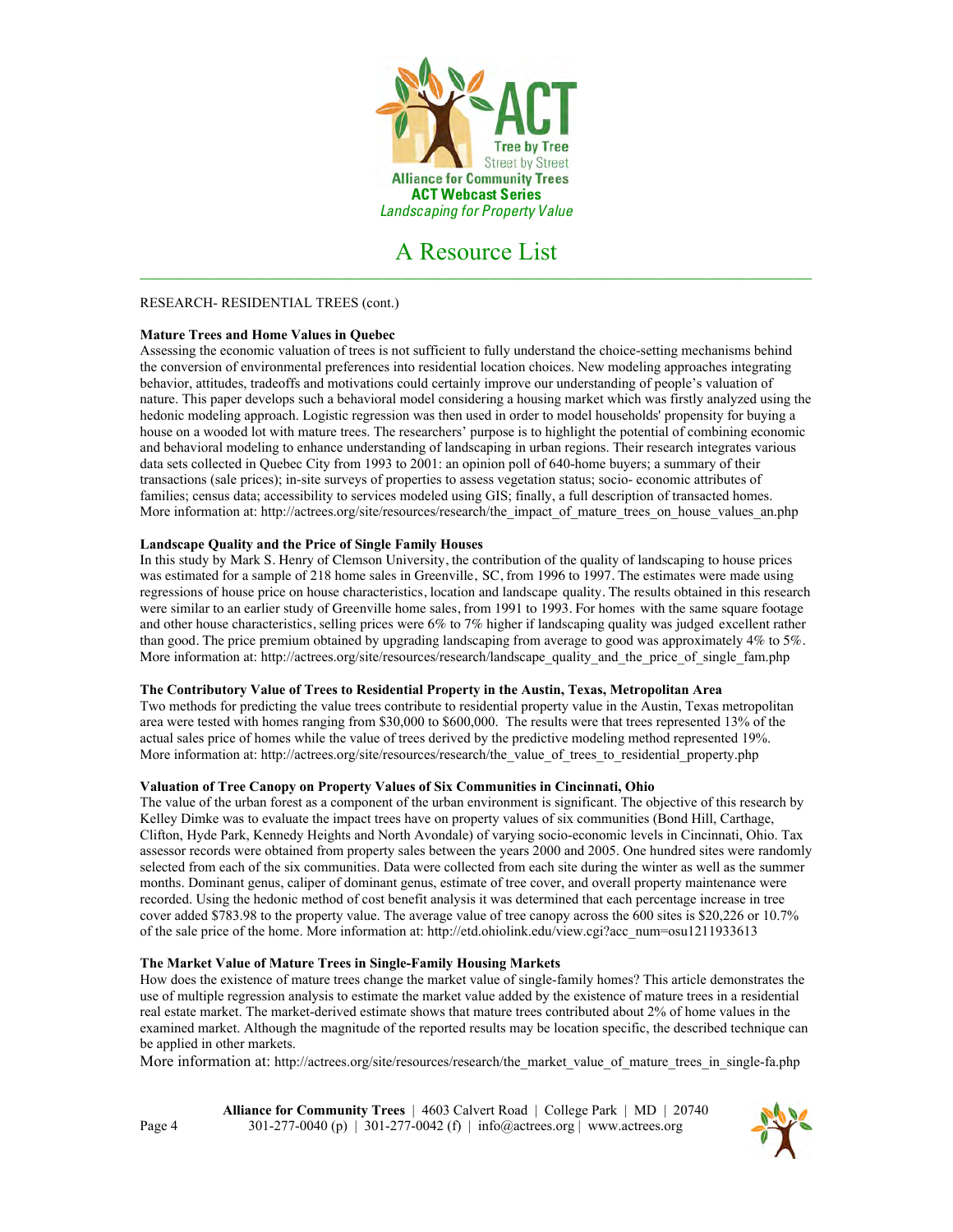

# RESEARCH- GREEN and OPEN SPACE

# **Community Gardens and Property Value in New York City**

In 2005 New York University released a study of the effect of community gardens on nearby property values. The study of 636 NYC community gardens shows a statistically significant and increasing over time, positive effect on sales prices of residential properties within a 1,000 foot radius of a community garden when compared to properties outside the 1000 foot ring but still with in the same neighborhood. The net tax benefit over a 20 year period to the city is estimated at 647 million dollars or \$1 million per garden.

More information at: http://actrees.org/site/resources/research/community\_gardens\_increase\_property\_values.php

### **Green Investment Strategies: A Positive Force in Cities**

Urban researchers have long known that physical signs of deterioration induce outmigration and abandonment of properties, accelerating neighborhood decline. However, the effects of public investments meant to reverse deterioration have been difficult to quantify. This 2008 Philadelphia study by Wachter, Gillen, and Brown looks at buyers' willingness to pay more for property and uses it to gauge the value of a public, place-based investment called greening. Greening works to transform blighted vacant lots through debris removal, community gardens, newly landscaped commercial corridors, and the like. The idea behind greening is that such investments can change negative perceptions of neighborhoods and consequently, can arrest housing abandonment rates, restore the property tax base, improve quality of life, and spur economic growth.

More information at: http://actrees.org/site/resources/research/green\_investment\_strategies\_a\_positive\_force.php

### **Public Investment Strategies: How They Matter for Neighborhoods**

Proximity to amenities adds value to property. Susan Wachter and Kevin Gillen found that green strategies in Philadelphia to clean up 2,000 vacant lots added immediate value to adjacent properties. In fact, something as simple and low cost as a street tree added a significant percentage increase in value to the house immediately adjacent. Their study found that property value for a house adjacent to a derelict property decreased by 20%, while a house adjacent to a "cleaned and greened" (formerly derelict) property increased by 37%. Simply planting a new street tree increased property values for houses less than 50 feet away by 9%.

More information at: http://actrees.org/site/resources/research/public\_investment\_strategies\_how\_they\_matter.php

### **The Impact of Parks on Property Values: A Review of the Empirical Evidence**

The real estate market consistently demonstrates that many people are willing to pay a larger amount for a property located close to a park than for a house that does not offer this amenity. This 2001 review by John Crompton of Texas A&M University examines the results of approximately 30 studies which have empirically investigated the extent and legitimacy of the proximate principle, a term used to describe the process of capitalization of park land into the value of nearby properties. In general, the studies' results suggest that a positive impact of 20% on property values abutting or fronting a passive park area is a reasonable starting point.

More information at: http://actrees.org/files/Research/parks\_on\_property\_values.pdf

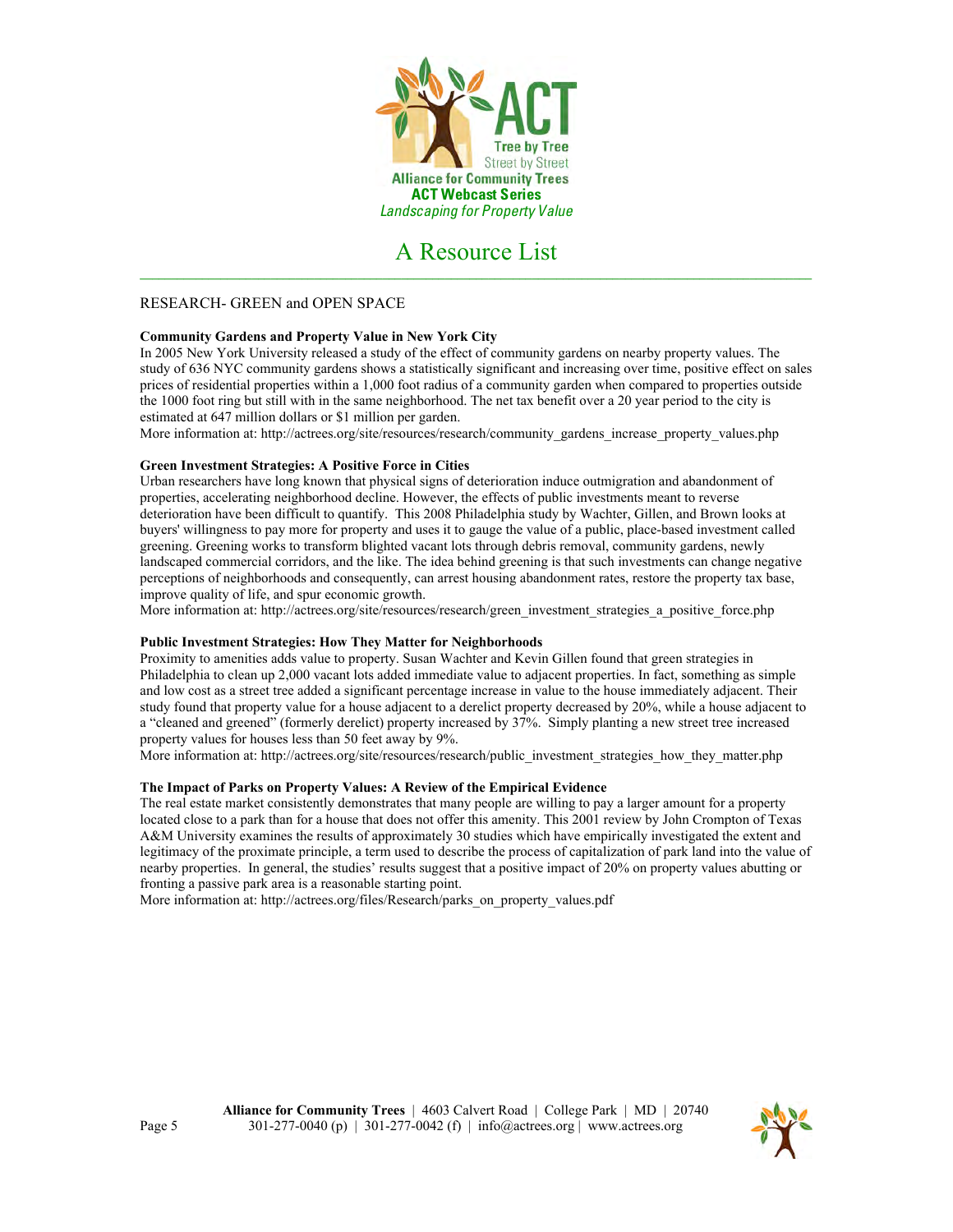

# RESEARCH- COMMERCIAL PROPERTIES

# **Trees Boost Rental Rates**

The environmental and economic benefits of trees have been studied relative to a variety of interests including their influence on real estate value. This 2003 study by Robert J. Laverne and Kimberly Winson-Geideman investigates the effect of trees and landscaping on office rental rates, based on a comparison of 85 office buildings that comprise 270 individual and unique leases in the Cleveland metropolitan area. Data that describe the quantity, functionality, and quality of landscaping were gathered from each of the buildings including landscape maturity, the percentage of ground cover (trees, turf, pavement, etc.), and functional attributes (building shade, noise buffer, space definition, recreation, visual screen, and aesthetics). The individual analysis of the variables showed a strong positive effect for those buildings with good landscaping aesthetics and building shade provided by trees. Conversely, landscaping that provides a good visual screen produced significant negative impacts on rental rates. More information at: http://actrees.org/site/resources/research/trees\_boost\_rental\_rates\_at\_office\_buildings.php

### **Red Fields to Green Fields**

In 2010 Georgia Tech did a study on converting underperforming commercial property inside Atlanta into parks, and its projected impact on property values. The general concept is this: many cities overbuilt commercial property, which are now at an all time low. These underperforming commercial properties are a drag on general property values and present future problems as physical deterioration and blight set in. It would be better for everyone in the long term to invest in buying up these properties, destroying them, and turning them into park land which will ultimately add value to the remaining properties. Done strategically, this could mean greater gains in property value in the long term for the business community and banks.

More information at: http://actrees.org/site/resources/research/red\_fields\_to\_green\_fields.php

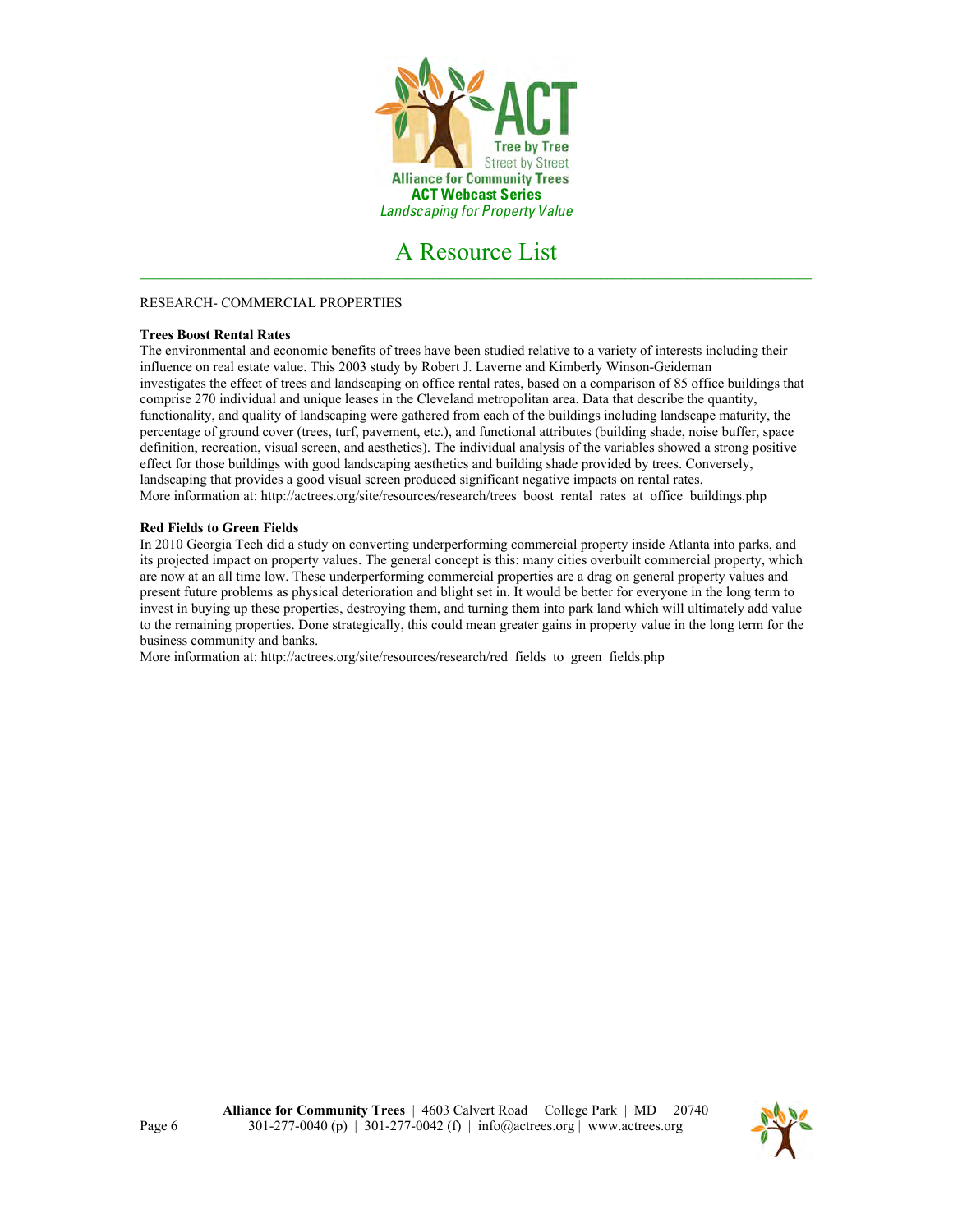

# LITERATURE REVIEW

# **National Gardening Association Survey on Trees and Home Value**

Surveys conducted in 2007 by the University of Washington and the National Gardening Association show that mature trees in a well-landscaped yard can increase the value of a house by 7 percent to 19 percent. A lush lawn with flower gardens is pretty, but didn't add to the value of a house, the surveys showed. The numbers did not surprise Pat Vredevoogd Combs, immediate past president of the National Association of Realtors. "People tell us they want trees and privacy behind," she said. Well-landscaped yards with mature trees and bushes that provide privacy not only fetch higher prices -- they sell more quickly than houses with little or no landscaping, she said, noting that they provide the ultimate "curb appeal" by impressing buyers before they even walk into a house. "It's a significant increase," said Charlie Nardozzi, senior horticulturist with the National Gardening Association, about the effect trees have on the value of a house. But buyers don't stop there. "People are looking at big trees, rock walls, patios -- the whole feeling," he said. Nardozzi suggests that people reconsider when they neglect their yards to focus on renovating kitchens and bathrooms. "With housing values dropping in many areas of the country, having a beautiful landscape could make the difference between breaking even on your home and making some money on the sale of your home," he said. Nardozzi advises homeowners with bare lots to start landscaping immediately because it takes 5 to 7 years for plants to mature. http://www.frontdoor.com/Sell/Increase-Your-Homes-Value-With-Mature-Trees/2105

### **Realtor Survey on Trees and Property Value**

A 1994 survey of realtors in 10 states, conducted by Arbor National Mortgage of Uniondale, NY, concluded that trees play a role in determining property value and that their presence (or absence) can affect a home's desirability to buyers. More than 1,350 real estate professionals in Arizona, Connecticut, Delaware, Massachusetts, Maryland, Michigan, New Jersey, New York, Pennsylvania, and Virginia responded to the survey. Participants were asked to rate the impact trees have on property value for homes ranging in price from \$60,000 to \$300,000. Survey results showed that 56% of the realtors felt that the presence of healthy shade trees contribute to a large extent to a home's "sell-ability"; 60% indicated that they greatly add to the curb appeal, or first impression of a home; and 62% maintained that their presence has a strong impact on a potential buyer's impression of a block neighborhood.

More information at: http://actrees.org/site/resources/research/trees\_enhance\_property\_values.php#more

### **Realtor Magazine**

Realtors are realizing the very real value of trees: increasing home values. This article in Realtor Magazine, the official magazine of the National Association of Realtors, outlines the benefits of trees for realtors: well-maintained trees can add value to a property, while poorly maintained ones can pose a liability. It recommends realtors contact a local certified arborist for assistance in assessing a property's trees. With guidelines for selecting a tree specialist, this article suggests the ways in which tree professionals can help a realtor ensure that trees remain a home's valuable asset. More information at: http://actrees.org/site/stories/realtor\_magazine.php